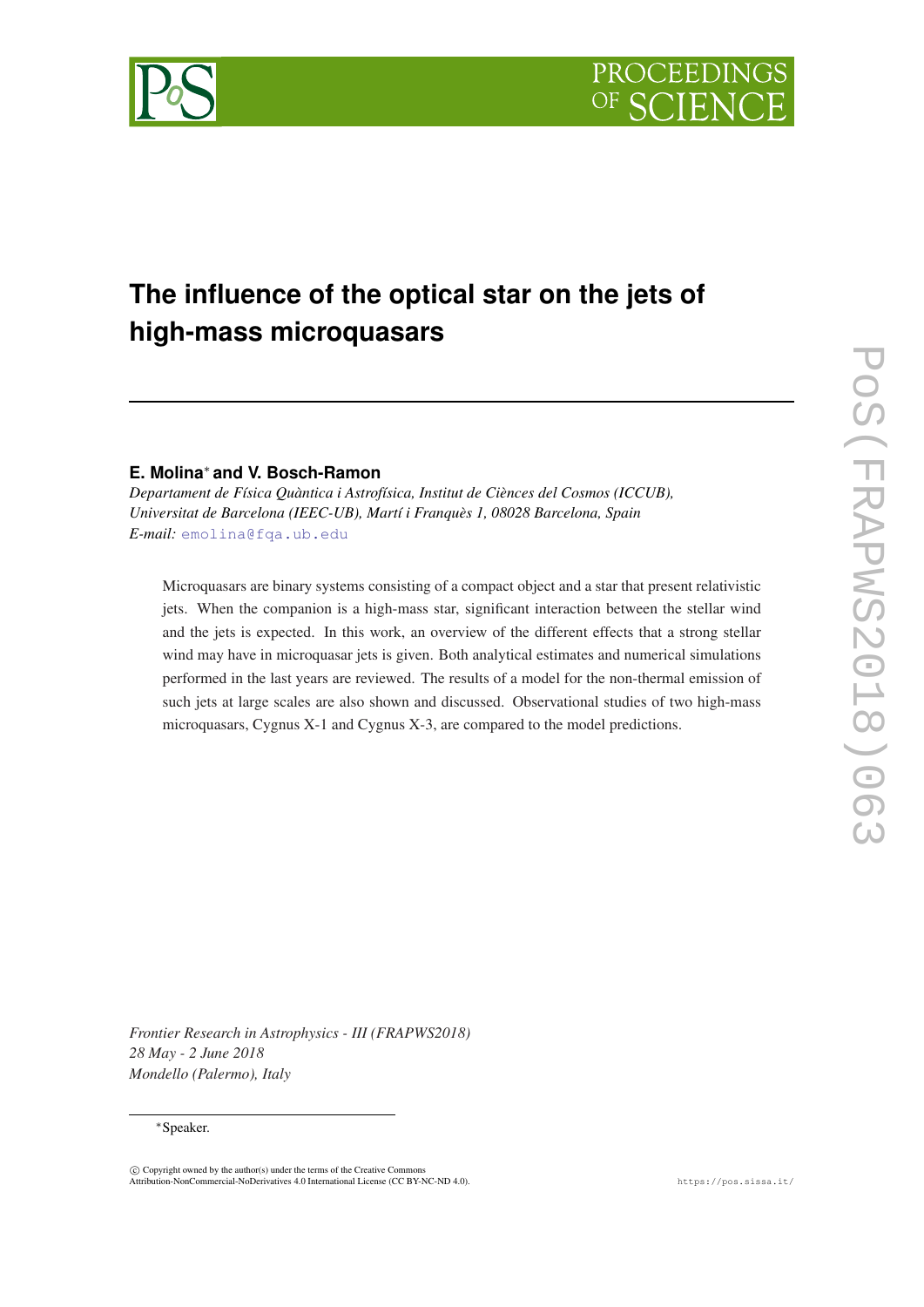# 1. Introduction

Microquasars are binary systems that consist of a compact object (CO), either a black hole or a neutron star, which accretes matter from a companion star. The companion may be a low- or a high-mass star. In the former case, the systems are called low-mass microquasars (LMMQ); in the latter, high-mass microquasars (HMMQ). The action of the accretion process, magnetic fields and possibly the CO rotation leads to the formation of bipolar jets launched from the CO, in which particles are accelerated to very high energies. These jets are typically seen in radio, although they are also a site for gamma-ray emission. For a classical review on microquasars, we refer the reader to [1].

In HMMQ, the stellar wind can have a strong effect on the jet propagation, both because the jet has to propagate through a medium filled with wind material, and because it may be both significantly bent from its initial direction, and recollimated, by the lateral impact of the wind. At large scales, orbital motion could also influence the dynamics of the jet by producing a helical pattern on the latter. This effect has been studied in [2]. Previously, several works studied the interaction of HMMQ jets with stellar winds by means of both analytical and numerical methods  $(e.g. [3-10]).$ 

In this paper we review some previous works and study how the stellar wind and orbital motion affect the non-thermal emission of HMMQ jets. First, the different effects resulting from jetwind interactions are studied both at the binary system scale and further away. Then, we present the results of a newly developed model for the large scale non-thermal emission of HMMQ jets, affected by strong stellar winds and orbital motion. Finally, a discussion is provided, with reference to the observations performed so far and future possibilities.

# 2. Jet-wind interaction

In what follows an overview of the different effects that the stellar wind can have in HMMQ jets is given by taking into account analytical and numerical results obtained by previous works. Jets are usually assumed to have, at their launching site (i.e. their base), a constant, mildly relativistic velocity  $v_j$  along the *z*-axis, and conical shape with half-opening angle  $\theta_j$ . The numerical simulations discussed here and carried out in the past are typically performed for an O-type companion star with an isotropic wind. Values for the wind velocity and mass-loss rate of the star are in the range  $v_w = 2 - 2.5 \times 10^8$  cm s<sup>-1</sup> and  $\dot{M}_w = 10^{-5} - 10^{-6}$  M<sub>o</sub> yr<sup>-1</sup>, respectively. The orbital separation is  $a = 2 - 3 \times 10^{12}$  cm, similar to that inferred from the period in Cygnus X-1 (see, e.g. [11]). Different jet powers are considered in the simulations.

## 2.1 Recollimation shocks

As the jet propagates away from its launching site, it may reach a point were its lateral ram pressure, proportional to  $z^{-2}$ , will become smaller than the wind ram pressure exerted on the jet, which remains approximately constant for  $z < a$  (e.g. [10]). At this point, the jet lateral expansion in the star direction will be stopped by the wind, and an (asymmetric) recollimation shock will develop. It may be the case, however, that a very powerful jet never has a lateral pressure lower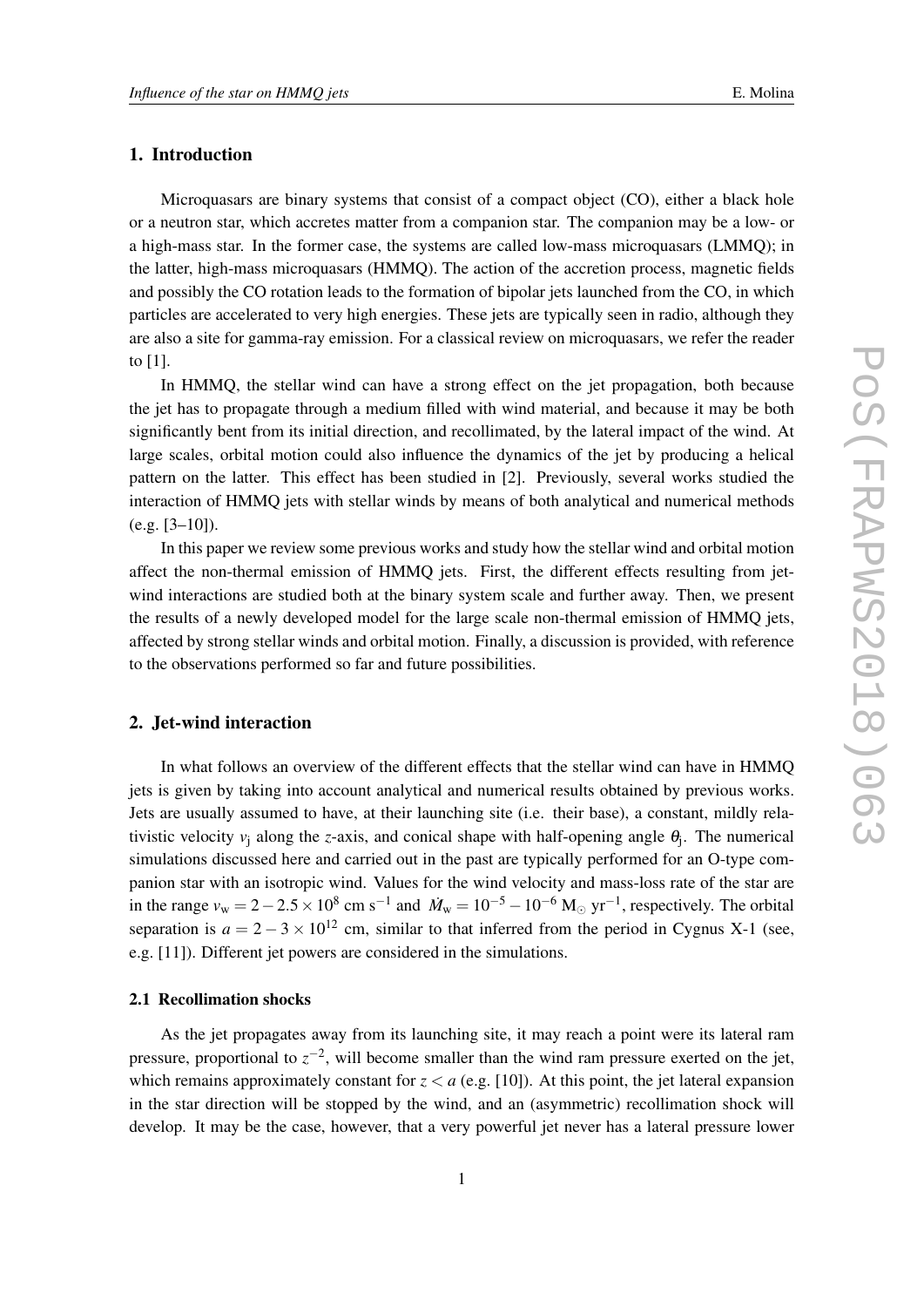<span id="page-2-0"></span>than its surrounding medium, preventing the formation of such a shock. Analytical approximations show that the condition for a recollimation shock to form is the following [2, 10]:

$$
P_{\rm j} \lesssim 2.4 \times 10^{37} \frac{\gamma_{\rm j}(\gamma_{\rm j}-1)}{\beta_{\rm j}} \left(\frac{\dot{M}_{\rm w}}{10^{-6} \,\mathrm{M}_{\odot} \,\mathrm{yr}^{-1}}\right) \left(\frac{v_{\rm w}}{2 \times 10^8 \,\mathrm{cm} \,\mathrm{s}^{-1}}\right) \,\mathrm{erg} \,\mathrm{s}^{-1} \,, \tag{2.1}
$$

where  $P_j$  is the jet power,  $\gamma_j$  is its Lorentz factor and  $\beta_j = v_j/c$ .

This condition is in accordance with the results of 3D relativistic simulations (e.g. [6]), which predict the formation of recollimation shocks at the binary scale and the development of significant instabilities downstream. Weak jets, with  $P_j \lesssim 10^{35}$  erg s<sup>-1</sup>, are disrupted very close to the CO, within a few times  $10^{11}$  cm, due to the action of the stellar wind (see [4], for 2D simulations). For very powerful jets, with  $P_1 \gtrsim 10^{38}$  erg s<sup>-1</sup> no recollimation is predicted by non-relativistic simulations [10], as expected from Eq.  $(2.1)$ .

## 2.2 Jet bending

Jet bending due to the impact of the wind may also be computed in an analytical way. To this end, a parameter is introduced corresponding to the ratio between the wind momentum rate intercepted by the jet, and the jet momentum rate:

$$
\chi_j \approx 0.3 \frac{\gamma_j - 1}{\gamma_j \beta_j} \left( \frac{P_j}{10^{37} \text{ erg s}^{-1}} \right) \left( \frac{\theta_j}{0.1 \text{ rad}} \right) \left( \frac{\dot{M}_w}{10^{-6} \text{ M}_{\odot} \text{ yr}^{-1}} \right) \left( \frac{v_w}{2 \times 10^8 \text{ cm s}^{-1}} \right) . \tag{2.2}
$$

From this expression, one can obtain the bending angle of the jet with respect to the *z*-axis as (see appendix in [2] for the system of equations to be solved):

$$
\phi \approx \frac{\pi^2 \chi_{\rm j}}{2\pi \chi_{\rm j} + 4\chi_{\rm j}^{1/2} + \pi^2} \,. \tag{2.3}
$$

Significant jet bending is observed in simulations by [9, 10] for jet powers between  $10^{35}$  −  $10^{38}$  erg s<sup>-1</sup>. In the lower end of this range, bending angles of up to  $\phi = 65^\circ$  are obtained, with the jet being totally disrupted as already discussed in the previous subsection. On the other hand, for the highest values of the jet power, the bending is only of a few degrees.

#### 2.3 Orbital effects

If the jet is not disrupted within the binary scale, the combination of orbital motion and jet bending results in a force, combination of the Coriolis effect plus wind ram pressure, that renders the jet helical. If the bending is significant, i.e.  $\phi > \theta_j$ , this effect becomes prominent. Otherwise, for  $\phi < \theta_j$ , the conical expansion of the jet should smooth out the helical pattern and shape the geometry of the whole structure. We note that in these inequalities, and below, we consider for simplicity the jet expansion rate equal before and after bending within the binary system. Otherwise, the half-opening angle after recollimation is the one to be compared with  $\phi$ .

A helical pattern would appear in both a ballistic and a non-ballistic jet, although the presence of wind material in the medium favours the second option. In order for the jet to follow a ballistic trajectory, its power should satisfy the following condition [2]:

$$
P_{\rm j} \gtrsim 10^{38} \frac{\gamma_{\rm j} - 1}{\gamma_{\rm j} \beta_{\rm j}} \left( \frac{\theta_{\rm j}}{0.1 \text{ rad}} \right) \left( \frac{\dot{M}_{\rm w}}{10^{-6} \text{ M}_{\odot} \text{ yr}^{-1}} \right) \left( \frac{v_{\rm w}}{2 \times 10^8 \text{ cm s}^{-1}} \right)^{1/3} \text{ erg s}^{-1}, \qquad (2.4)
$$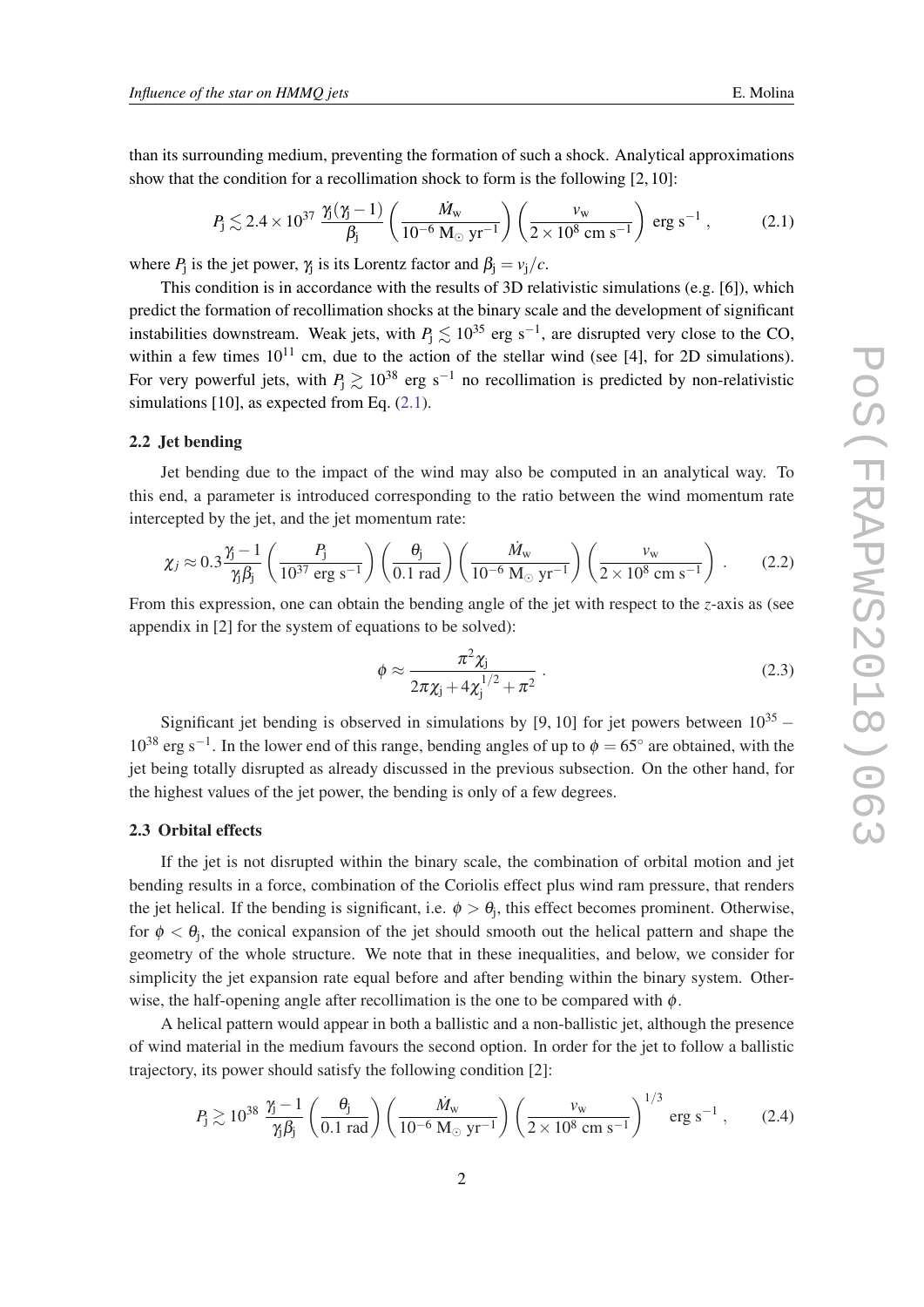<span id="page-3-0"></span>which is not the case for the situations that we will study hereafter.

At small scales, however, the effect of orbital motion on the jet trajectory is negligible. A determination of the distance travelled by a non-ballistic jet in the star-CO direction before being significantly deviated due to Coriolis forces, may give us an idea of the scale at which orbital motion becomes relevant for jet propagation. A rough estimate of this distance, obtained by equating the jet momentum flux, and the wind momentum flux in the jet flow frame, is the following [2]:

$$
d_{\text{turn}} \approx 1.8 \times 10^{13} \ \chi_{\text{j}}^{-1/2} \left( \frac{v_{\text{w}}}{2 \times 10^8 \ \text{cm s}^{-1}} \right) \left( \frac{\omega}{1.4 \times 10^{-5} \ \text{rad s}^{-1}} \right) \ \text{cm} \ , \tag{2.5}
$$

where  $\omega$  is the orbital angular velocity normalized to a period of 5 days. This expression is valid as long as the initial  $\theta_j$  is not significantly changed by interaction with the wind, and  $d_{\text{turn}} \gg a$ . The distance along the *z*-axis where the orbital motion starts to dominate is just  $z_{\text{turn}} = d_{\text{turn}}/\tan \phi$ .

# 3. Non-thermal emission from a helical jet

A semi-analytical model for the emission of non-thermal radiation, from radio to gammarays, of helical jets affected by the stellar wind was developed in [12]. The jet (counter-jet) is studied from the starting point of the helical structure, defined by  $d_{\text{turn}}$  and  $z_{\text{turn}}$  ( $-z_{\text{turn}}$ ), up to where the radiation output becomes very small. The particle distribution along the jet is computed considering synchrotron, inverse Compton (IC) with stellar photons, and adiabatic energy losses, and assuming a particle injection at the helical jet onset proportional to  $E^{-2}$ . The available power for accelerating non-thermal particles is taken as 1% of the total jet power. Both synchrotron and IC emission mechanisms are considered, as well as gamma-ray absorption by the stellar photons via electron-positron pair production (see, e.g. [13]). Different magnetic fields and system orientations with respect to a distant observer are studied. The main parameters used in the model are listed in Table 3. From Eq. ([2.3](#page-2-0)), this set of values yields  $\phi \approx 20^{\circ}$ . Moreover, condition in Eq. [\(2.4](#page-2-0)) is not met, meaning that the jet propagates in a non-ballistic way. For more details about the model we refer the reader to [12].

| Parameter                  |                   | Value                                                      |
|----------------------------|-------------------|------------------------------------------------------------|
| Star temperature           | $T_{\star}$       | $4 \times 10^4$ K                                          |
| <b>Star luminosity</b>     | $L_{\star}$       | $10^{39}$ erg s <sup>-1</sup>                              |
| Wind speed                 | $v_{\rm w}$       | $2 \times 10^8$ cm s <sup>-1</sup>                         |
| Wind mass loss rate        | $\dot{M}_{\rm w}$ | $10^{-6}$ M <sub><math>\odot</math></sub> yr <sup>-1</sup> |
| Jet power                  | $P_{1}$           | $3 \times 10^{36}$ erg s <sup>-1</sup>                     |
| Initial jet Lorentz factor | $\gamma_{\rm j}$  | $\mathcal{D}_{\mathcal{L}}$                                |
| Half-opening angle         | $\theta_i$        | $0.1$ rad                                                  |
| Orbital separation         | $\overline{a}$    | $3 \times 10^{12}$ cm                                      |
| Period                     | P                 | 5 days                                                     |
| Distance to the observer   | d                 | 3 kpc                                                      |
|                            |                   |                                                            |

Table 1: List of the main parameters used in the non-thermal emission model.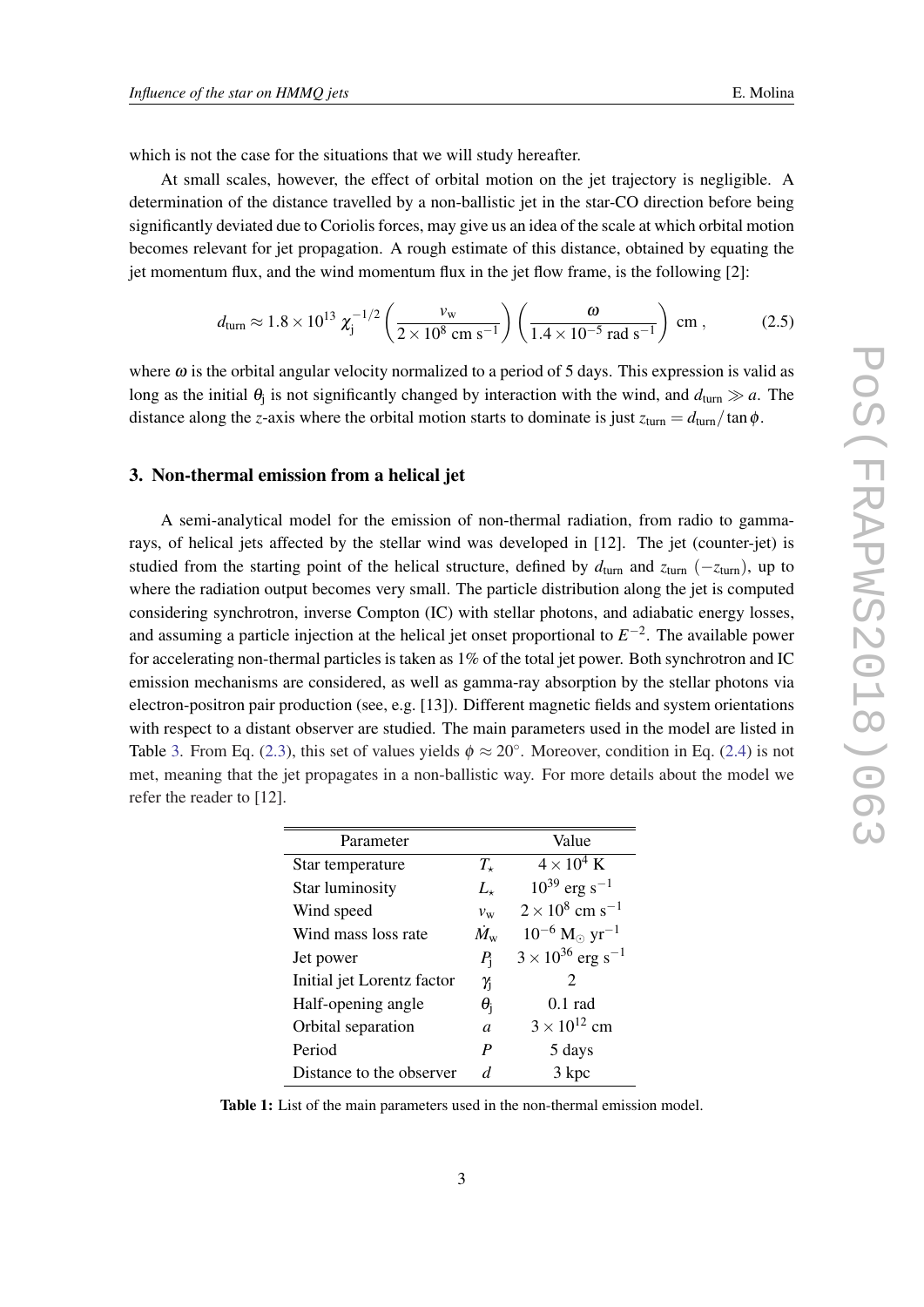Figure 1 shows the synchrotron and IC spectral energy distributions (SED) of photons with energy  $\varepsilon$  for different values of the magnetic field *B* at the helical jet base. The jet and counter-jet SEDs are shown separately. The inclination of the system with respect to the observer is taken as  $i = 30°$  and the orbital phase is  $\alpha = 0.25$ , with  $\alpha = 0$  corresponding to the CO inferior conjunction (i.e. CO in front of the star), and  $\alpha = 0.5$  to the superior conjunction (CO behind the star). The effect of gamma-ray absorption, which is highly dependent on *i* and  $\alpha$ , is also observed in the figure. The magnetic field at the helical jet base is parametrized through the ratio of magnetic pressure to stellar photon energy density,  $\eta_B$ , as:

$$
\frac{B^2}{8\pi} = \eta_B \frac{L_\star}{4\pi c D_\star^2} \,,\tag{3.1}
$$

where  $D_{\star}$  is the distance from the star to the jet base.

The IC light curve for  $\varepsilon > 100$  GeV is shown in Fig. 2. Both the absorbed and unabsorbed cases are shown for comparison, and two different inclinations are considered in order to assess the importance of the orientation in the IC emission and gamma-ray absorption. If absorption is not taken into account, emission peaks around the superior conjunction of the CO, where IC is more important. However, absorption via pair production with the stellar photons is also maximum around the same orbital phase, and for this reason a dip is obtained instead. The symmetric shape of the light curve is explained because most of the IC emission comes from the regions very close to the helical jet base. Nevertheless, if higher jet powers were considered, in accordance to Eqs. ([2.2](#page-2-0)) and [\(2.5\)](#page-3-0), the helical structure would start further away from the binary system. In this case, IC emission would come from a more extended region, leading to an asymmetric light curve.



Figure 1: Synchrotron and IC SEDs of the jet (solid lines) and the counter-jet (dashed lines), for  $i = 30^\circ$ ,  $\alpha = 0.25$ , and  $\eta_B = 10^{-4}$  (blue lines),  $10^{-2}$  (green lines), and 1 (red lines). Black dotted lines show the unabsorbed IC emission.



Figure 2: Light curve of total IC emission (jet + counter-jet) at  $\varepsilon > 100$  GeV, for  $i = 30^\circ$  (red lines) and 60<sup>°</sup> (blue lines), and  $\eta_B = 10^{-2}$ . The unabsorbed light curves are also shown (dotted lines).

Sky maps of the synchrotron emission at 5 GHz for  $\eta_B = 10^{-2}$ ,  $i = 60^{\circ}$ , and 4 different orbital phases, are shown in Fig. [3.](#page-5-0) In order to distribute the emission along the jet over its physical sky-projected area (our model gives just the path of the helical expanding jet), the emission is convolved with a 2D Gaussian with standard deviation  $\sigma = r_j/2$ , where  $r_j$  is the jet radius at each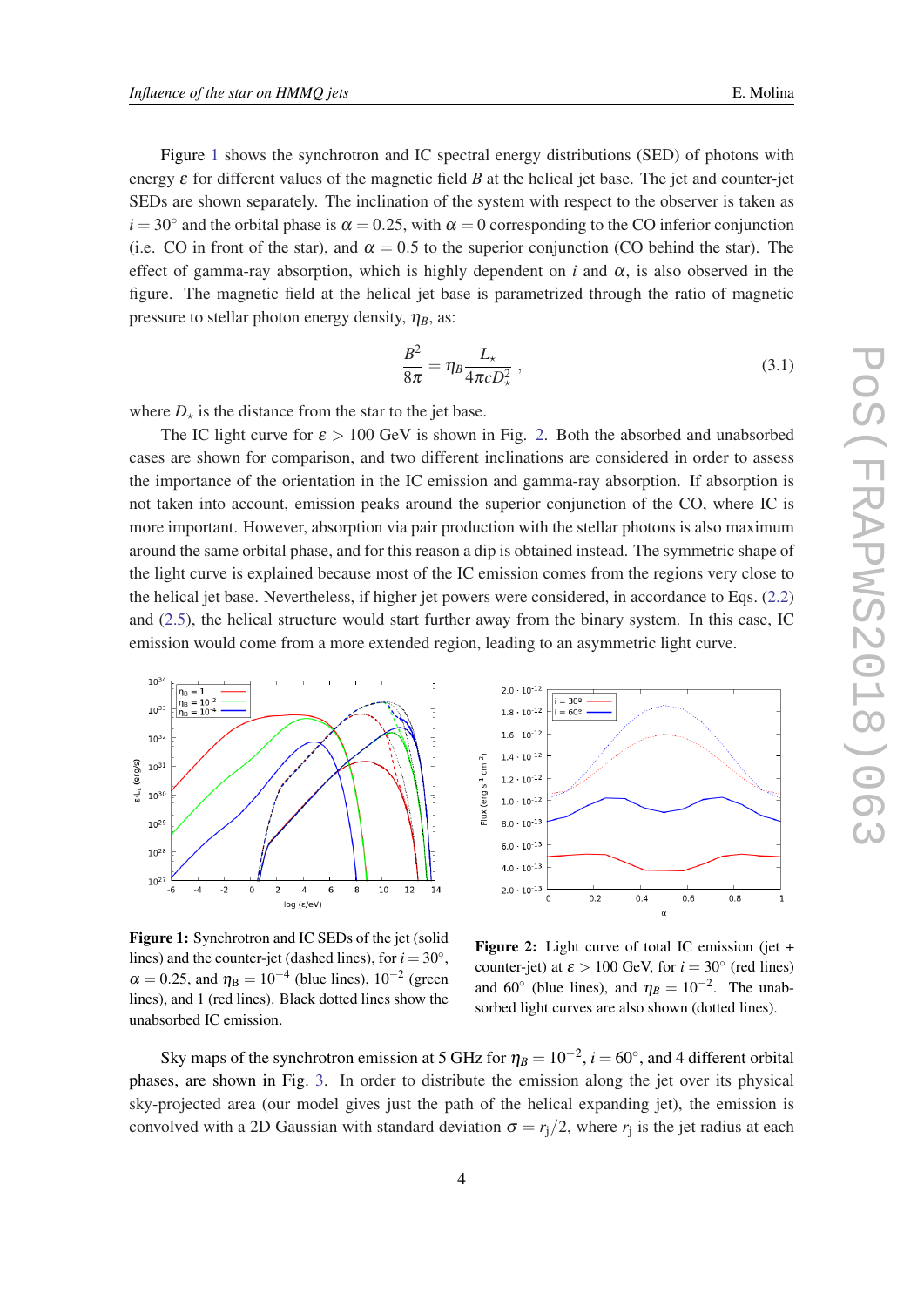<span id="page-5-0"></span>point. Moreover, the resulting maps are again convolved with a Gaussian with FWHM = 1 mas in order to mimic the response of a radio, very long baseline interferometer (see, e.g. [14]). The total received spectral flux density for each map is 7.4 mJy, within the sensitivity limits of current instrumentation. Note that this number would increase for a higher magnetic energy parameter as  $\propto \eta_B^{3/4}$  $B^{\frac{3}{4}}$ .



Figure 3: Sky maps at 5 GHz for  $i = 60^\circ$  and  $\eta_B = 10^{-2}$ . From left to right, orbital phases of 0, 0.25, 0.5 and 0.75 are shown. Contour levels: 0.032, 0.1, 0.32 and 1 mJy/beam. The beam size is 1 mas.

## 4. Summary and discussion

We have shown different ways in which a stellar wind could affect the jets in a HMMQ. Analytical estimates and hydrodynamical 3D simulations predict the formation of recollimation shocks for moderate jet powers, which could be efficient sites for particle acceleration. The combination of jet bending by the lateral impact of the wind, and orbital motion, makes a non-ballistic helical jet a likely possibility in HMMQ, as already stated by [2]. There are currently 2 known sources that could fulfil the conditions for such a jet pattern to manifest: Cygnus X-1 and Cygnus X-3. Radio observations of the latter jets [15, 16] seem to indicate that such a behaviour is taking place, although the causes of the helical pattern are still uncertain. For Cygnus X-1, observations are not clear enough to determine whether a helical jet is present or not [17].

Significant emission from radio to gamma-rays is predicted by the model for the non-thermal radiation of a helical jet, even for a modest non-thermal energy fraction (1%). Most of this emission originates at the helical jet onset, where synchrotron and IC mechanisms radiate very efficiently. For a source at a distance of a few kpc, however, fluxes detectable with current instrumentation are predicted coming from an extended region, in which a hint of a helical structure may be appreciated in the light curve and the radio morphology. This is so even for moderate magnetic fields. Modulation of the gamma-ray emission due to orbital motion, with important absorption effects, is expected from HMMQ with a  $d_{\text{turn}}$ -value similar to that considered in this work. Both the radio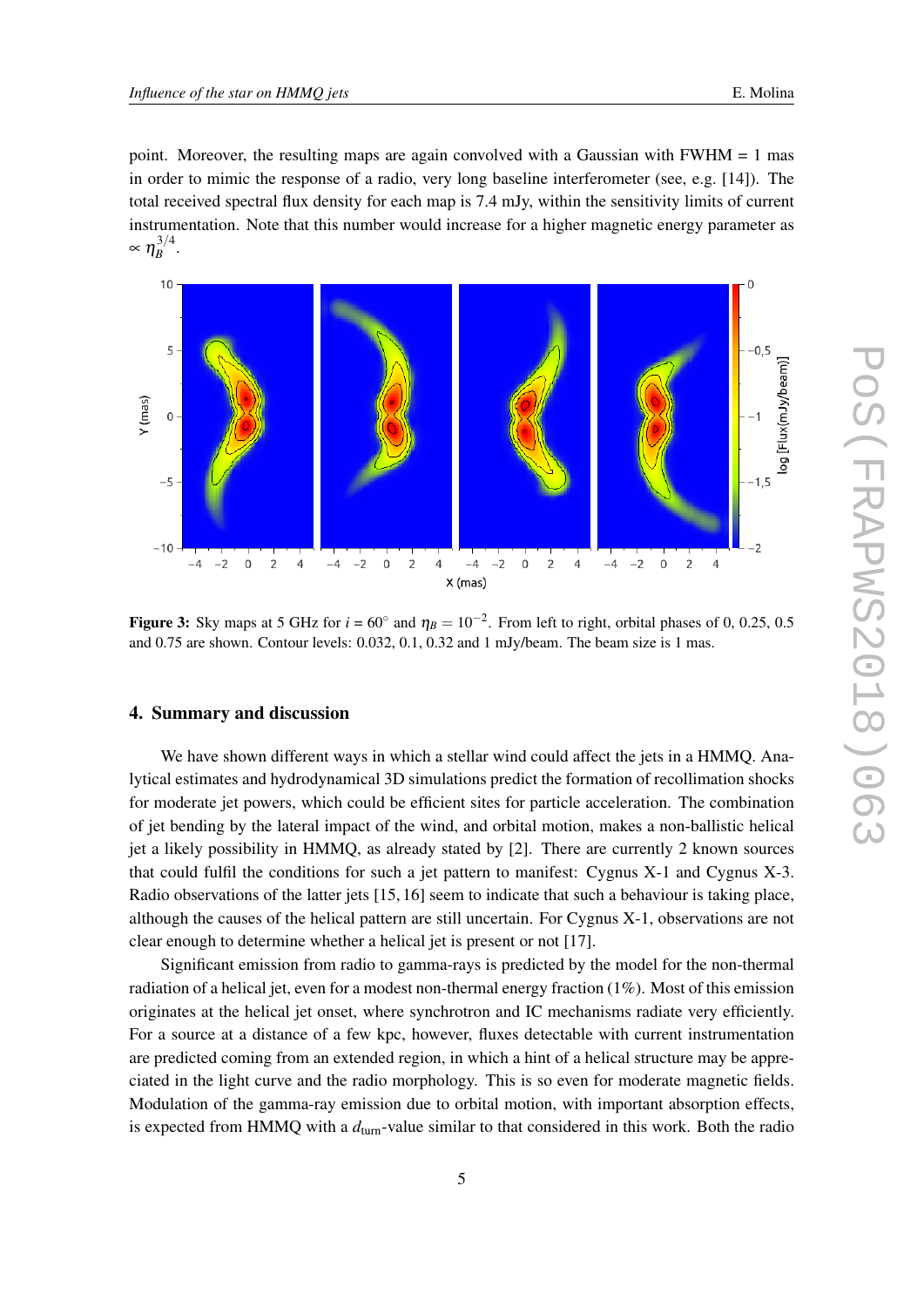morphology and the gamma-ray light curve, even when this model does not try to fit any specific source, are not in contradiction with observations of Cygnus X-1 and Cygnus X-3 [15, 16, 18, 19]. More detailed modelling, along with future high-resolution radio observations, and high-energy light curves, could provide a way to properly characterize and disentangle the emission from a helical jet.

# Acknowledgments

The authors want to thank the organizers for their kind invitation and for organizing the scientific workshop. We acknowledge support by the Spanish Ministerio de Economía y Competitividad (MINECO/FEDER, UE) under grant AYA2016-76012-C3-1-P, with partial support by the European Regional Development Fund (ERDF/FEDER), MDM-2014-0369 of ICCUB (Unidad de Excelencia 'María de Maeztu'), and the Catalan DEC grant 2014 SGR 86. EM acknowledges support from MINECO through grant BES-2016-076342.

# References

- [1] I. F. Mirabel and L. F. Rodríguez, *Sources of Relativistic Jets in the Galaxy*, *ARA&A* 37 [\(1999\) 409](https://doi.org/10.1146/annurev.astro.37.1.409) [[astro-ph/9902062](https://arxiv.org/abs/astro-ph/9902062)].
- [2] V. Bosch-Ramon and M. V. Barkov, *The effects of the stellar wind and orbital motion on the jets of high-mass microquasars*, *A&A* 590 [\(2016\) A119](https://doi.org/10.1051/0004-6361/201628564) [[1604.06360](https://arxiv.org/abs/1604.06360)].
- [3] G. E. Romero and M. Orellana, *Gamma-ray and neutrino emission from misaligned microquasars*, *A&A* 439 [\(2005\) 237](https://doi.org/10.1051/0004-6361:20052664) [[astro-ph/0505287](https://arxiv.org/abs/astro-ph/0505287)].
- [4] M. Perucho and V. Bosch-Ramon, *On the interaction of microquasar jets with stellar winds*, *[A&A](https://doi.org/10.1051/0004-6361:20078929)* 482 [\(2008\) 917](https://doi.org/10.1051/0004-6361:20078929) [[0802.1134](https://arxiv.org/abs/0802.1134)].
- [5] A. T. Araudo, V. Bosch-Ramon and G. E. Romero, *High-energy emission from jet-clump interactions in microquasars*, *A&A* 503 [\(2009\) 673](https://doi.org/10.1051/0004-6361/200811519) [[0906.4803](https://arxiv.org/abs/0906.4803)].
- [6] M. Perucho, V. Bosch-Ramon and D. Khangulyan, *3D simulations of wind-jet interaction in massive X-ray binaries*, *A&A* 512 [\(2010\) L4](https://doi.org/10.1051/0004-6361/201014241) [[1002.4562](https://arxiv.org/abs/1002.4562)].
- [7] M. Perucho and V. Bosch-Ramon, *3D simulations of microquasar jets in clumpy stellar winds*, *[A&A](https://doi.org/10.1051/0004-6361/201118262)* 539 [\(2012\) A57](https://doi.org/10.1051/0004-6361/201118262) [[1112.2520](https://arxiv.org/abs/1112.2520)].
- [8] V. Bosch-Ramon, *Relativistic stellar jets: dynamics and non-thermal radiation. Estimates on the dynamical impact of the stellar wind in low- and high-mass microquasars*, in *European Physical Journal Web of Conferences*, vol. 61, p. 03001, 2013, [1312.2377](https://arxiv.org/abs/1312.2377), [DOI](https://doi.org/10.1051/epjconf/20136103001).
- [9] D. Yoon and S. Heinz, *Global Simulations of the Interaction of Microquasar Jets with a Stellar Wind in High-mass X-ray Binaries*, *ApJ* 801 [\(2015\) 55](https://doi.org/10.1088/0004-637X/801/1/55) [[1501.03827](https://arxiv.org/abs/1501.03827)].
- [10] D. Yoon, A. A. Zdziarski and S. Heinz, *Formation of recollimation shocks in jets of high-mass X-ray binaries*, *MNRAS* 456 [\(2016\) 3638](https://doi.org/10.1093/mnras/stv2954) [[1508.04539](https://arxiv.org/abs/1508.04539)].
- [11] G. G. Pooley, R. P. Fender and C. Brocksopp, *Orbital modulation and longer term variability in the radio emission from Cygnus X-1*, *MNRAS* 302 [\(1999\) L1](https://doi.org/10.1046/j.1365-8711.1999.02225.x) [[astro-ph/9809305](https://arxiv.org/abs/astro-ph/9809305)].